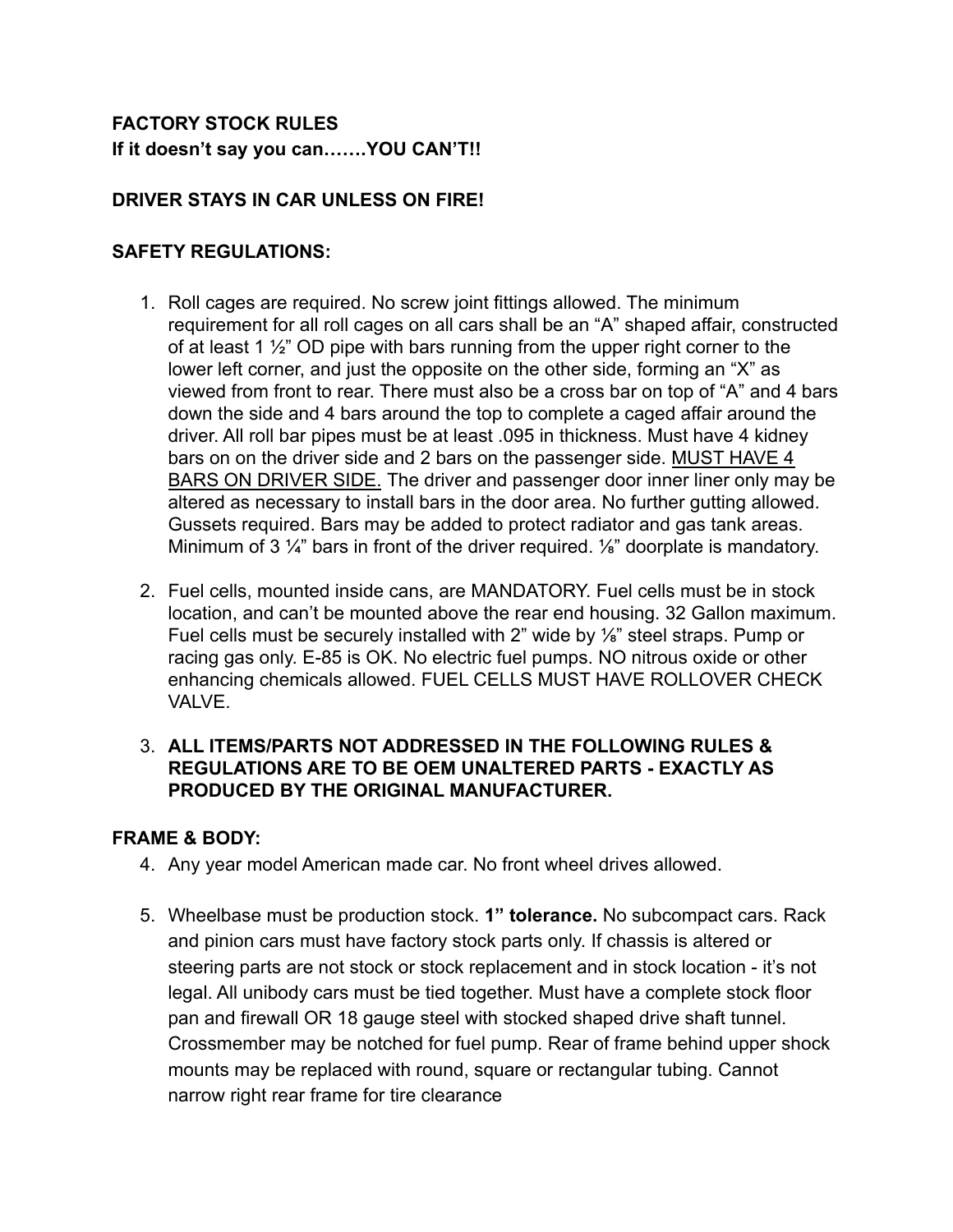- 6. **BODY:** Bodies must have a factory production appearance and may be made of sheet metal or aluminum. Any body style is acceptable as long as it is GM to GM, Ford to Ford, Dodge to Dodge. Body must match frame. Example: Leaf Camaro to leaf Camaro. Hoods and trunk lids must be pinned down. Front & rear inner fender wells may be removed. Trunk area may not be cut no further than pinion of rear end. Must have stock type floor pad rocker panel to rocker panel-third member pinion to front firewall. Must have stock firewall moved no further back than two (2) inches from stock location. Holes in firewall must be covered. Plastic nose piece and tailpiece allowed, recommended to match body. No late model noses allowed. Plastic may be used to conform the front fender to the nose. Must CONFORM to body lines. Must be in full contact with the fender. Ground effects OK. All glass must be removed, all window openings in body must remain open. A maximum 7 inch metal sun visor allowed across top of windshield opening. All doors must be securely fastened. No raised quarter panels. Fenders and quarter panels may be trimmed for tire clearance. Rear of body may be open 8 inches maximum on each side. Deck height not to exceed 40 inches. Spoiler must not exceed 6 inches in height and only 2 end braces are allowed not to exceed 12 inches in length. Spoiler may not be wider than trunk lid.
- 7. **Bumpers** may be square or round tubing, minimum size 1 ½" round tubing on rear bumper. Bumper must not protrude past the car's body. Must have tow loops front and rear. Bumper mounts must be steel. Front and Rear tubular bumpers allowed. Must be covered by plastic nose and bent to fit with rounded ends. NO sharp edges on bumper or bolts.
- 8. **All weights must be painted white with the car number on it** and securely fastened with 2 ½" bolts to eliminate injury and hazardous conditions. Failure to have the car's number on a weight or failure to have it securely fastened are grounds for disqualifications or position penalty at the discretion of the Tech official.
- 9. **Enclosed interiors must have inspection panel.** All glass, chrome and trim must be removed, including headlights and taillights. No rear view mirrors allowed. Factory gauges may be removed. May replace factory dash with aluminum. All flammable material must be removed. Wiring harness may be removed and replaced. All window openings must remain factory size. Three ½" bars in front of the driver's window are mandatory. ⅛" thick doorplate is mandatory, door plate must go from the back of the cage to 5" in front of the seat. Bars may be added to protect gas tank and radiator areas.
- 10.**Car Number must be clearly marked -** 24" height and 3" stripe width min. **PLEASE** no duct tape letters or numbers. Must be different color than that or racecar. If the scorers can't read it, you will not be scored.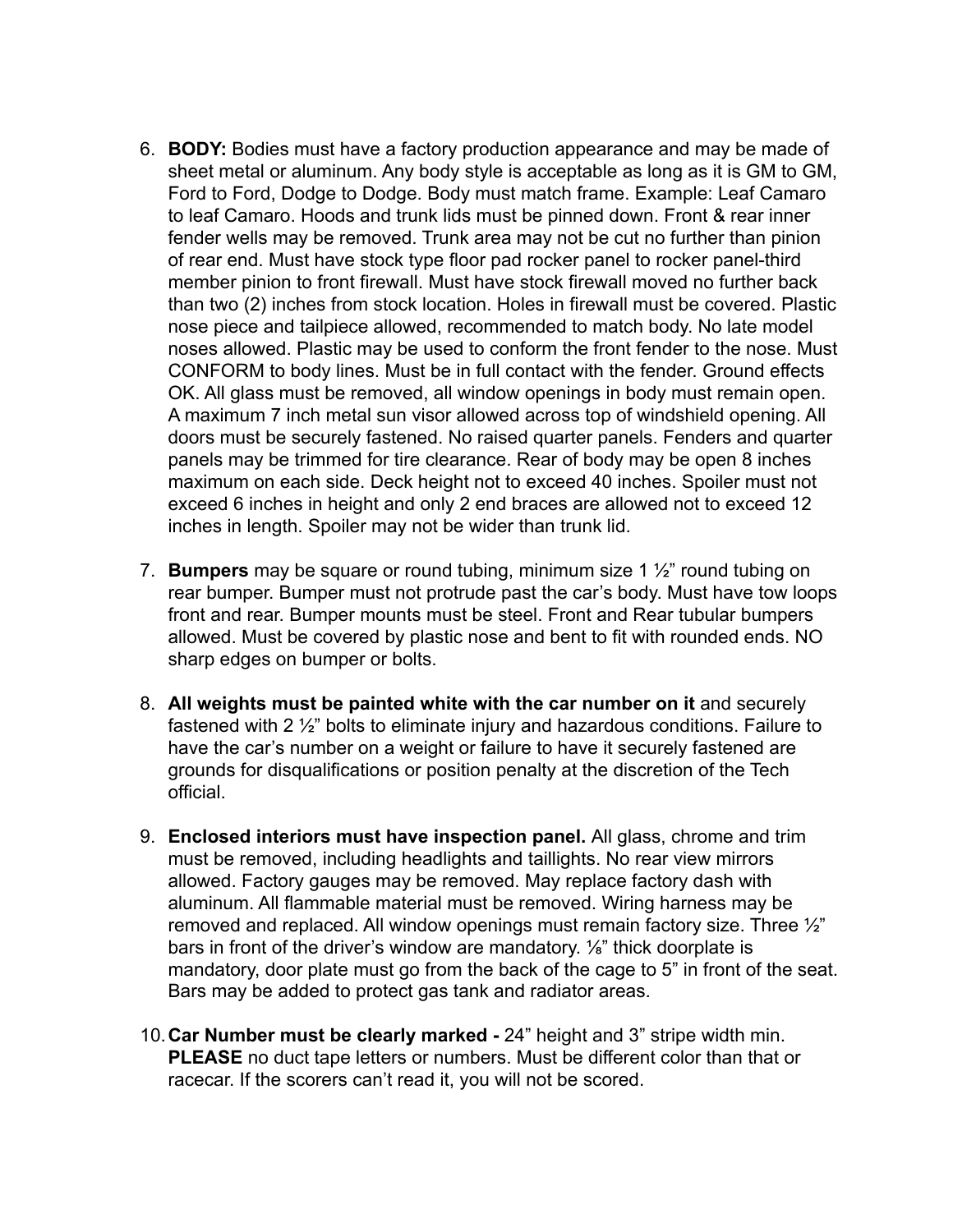11. Racing seat is MANDATORY. NO part of the driver seat may be no further back than 25 inches forward of the center line of the rear end housing. A 5 point harness with crotch belt is mandatory. **Helmet must have a snell rating of 2010 or newer.** A neck brace or a head/neck restraint (Hans or hybrid), fire suit and fire-resistant gloves and shoes are required. **Must have a fire extinguisher mounted within the reach of the driver. THESE ARE MANDATORY, NO COURTESY NIGHTS.**

### 12. **\*\*FULL CONTAINMENT SEAT W/HEAD/NECK RESTRAINTS ARE HIGHLY RECOMMENDED\*\***

- 13. **Quick release steering wheel** and ¾" round steering shaft MANDATORY. Quick steer allowed. NO stock columns.
- 14. **Aftermarket clutch and brake pedals allowed.**
- 15. **Weight -** 3200 lbs. After race with driver. **Top 5 cars weigh after hear and A feature races** (plus any other car we choose.) "B" feature transfer cars must weigh also.

### **ENGINE & DRIVER TRAIN:**

- 16. MUST HAVE 180 DEGREE EXPLOSION PROOF STEEL BELL HOUSING. (Inspection hole required if 360 degree)
- 17. ENGINE: Must be stock production. NO aftermarket blocks allowed. 90 or newer blocks are allowed. **NO** 400 blocks. GM to GM, Ford to Ford, Dodge to Dodge. NO bowtie or aluminum blocks. Stock GM 3.48 stroke, 2.10 rod journal size on gm crankshafts. OEM replacement crank (stock 3.48 stroke and weight, 49lb. Min, OEM replacement only) allowed. Crankshafts may be turned .010,.020 or .030. STOCK or STOCK replacement; **thru- bolt OR cap screw - 5.7 (length) I BEAM rods only,** PMF rods allowed. NO H beam rods. No polished rods. Must have a 1" plug in the oil pan on the driver's side behind the motor mount for tech inspection. Casting numbers must be readable by tech official. Maximum cubic inch displacement to include clearance and wear is 360 for GM, 363 for Ford and 370 for Moparl. FLAP TOP or DISHED PISTONS ONLY.
- 18. **Engine setback:** #1 plug allowed to be even or forward for upper ball joint.
- 19. INTAKE: Unaltered OEM cast iron or aluminum intake (Markine included) or unaltered aftermarket dual plane aluminum intake manufactured by: Weiand, Edelbrock, Holley or Professional Products AND approved by track officials. NO porting or gasket matching of the intake or heads. NO acid dipping. Intake can NOT be worked/reworked under carburetor area. NO AIR GAP, brzezinski, Torque Link or cross ram types. Plenum divider must be even/flush across the top. Intakes are subject to Tech Officials decision.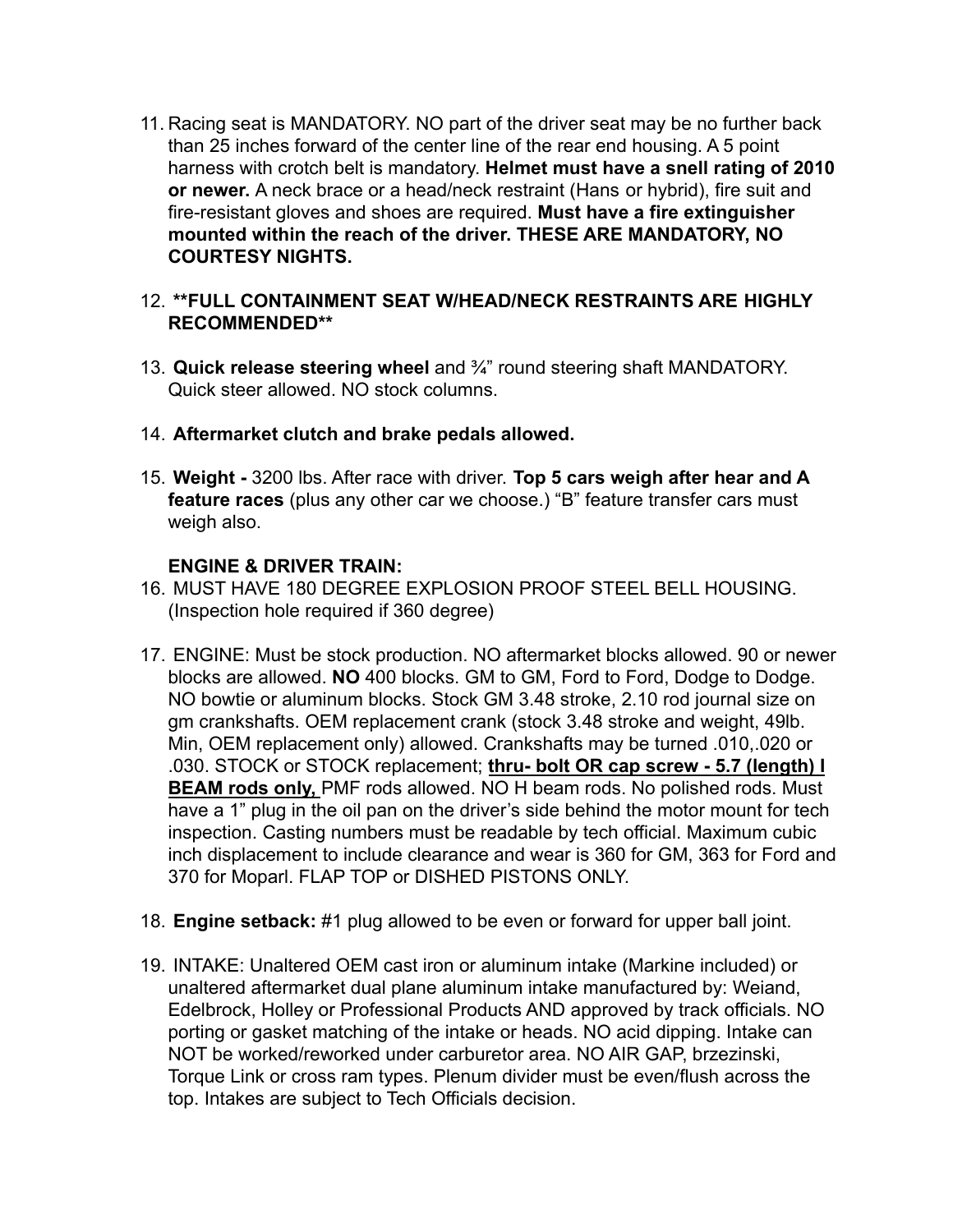- 20. EXHAUST: Manifolds or Headers allowed. NO Tri-Y.
- 21. CARBURETOR: CAN BE NO LARGER THAN A HOLLEY #4412 500 CFM 2 BARREL AND MUST PASS INSPECTION FROM TOP SIDE WITH GAUGE. BOTTOM THROTTLE PLATE HOLE 1 11/16" / TOP 1 ⅜" MAY RUN ROCHESTER or BARRY GRANT DEMON 2 BARREL (SUBJECT TO PASS INSPECTION). NO AEROSOL CARBS. ONE 1" carb spacer allowed. Cannot exceed 1 ½" total height, including gaskets.

### **STEEL ONLY DRIVESHAFTS**

- 22. IGNITION: OE Factory distributors ONLY. (GM = HEI), No MSD distributors, No remote coils on GM distributors. Battery may be relocated and must be securely mounted in a battery box/trey w/hold down. **Battery must be in marine type case if mounted in driver compartment.** Recall tach's allowed. No onboard electronic devices capable of storing information of any kind allowed. No electronic amplifying devices allowed.
- 23. CAMS: Max. 480 lift at the VALVE. Any Flat Tappet Cams Allowed. Roller rockers are allowed but must be stock 1.5 ratio. NO mushroom cams. NO roller hydraulic cams. NO hydraulic roller lifters. If you have a doubt check with tech before competing.
- 24. HEADS: STOCK cast OEM production, or unaltered summit racing part number SUM-152123 (SR) heads ONLY. Vortec OK. Maximum Valve size allowed is INT 2.02 & EXT. 1.60. NO titanium valves allowed. Maximum 1.25" diameter valve springs ONLY (+- .015 tolerance). Guide plates allowed. Screw in studs allowed. Poly locks allowed. NO stud girdles. NO beehive valve springs allowed. NO aluminum heads. NO GM angle plug heads. NO BOW-TIE performance heads. NO angle milling the block or heads, NO Brzezinski products. NO porting, NO polishing, NO acid dipping, or anything similar is NOT allowed. Ford and Mopar are allowed GT40 and W-2 heads. Casting number must be readable by tech official.
- 25. TRANSMISSION: Factory stock automatics or standard transmissions must have ALL working gears. A 10 <sup>1/2"</sup> minimum steel/organic single OEM style disc-type 360 degree full clutch with a steel pressure plate and an unaltered STEEL flywheel are allowed 16 lbs. minimum flywheel weight. Aftermarket clutch pedal allowed. Stock type, 10" or larger, converter allowed. WORKING factory type torque converters required on all automatics and must contain no less than 3 quarts of fluid. Drivers must be able to put the car in gear from park / neutral and move forward and reverse at any time requested. Must have driveshaft loop 6 inches back from u-joint. Shaft & loop must be painted white. NO DUMMY converters. NO lighten transmissions. NO direct drive transmissions. **TIRES, WHEELS, BRAKES, & SUSPENSION:**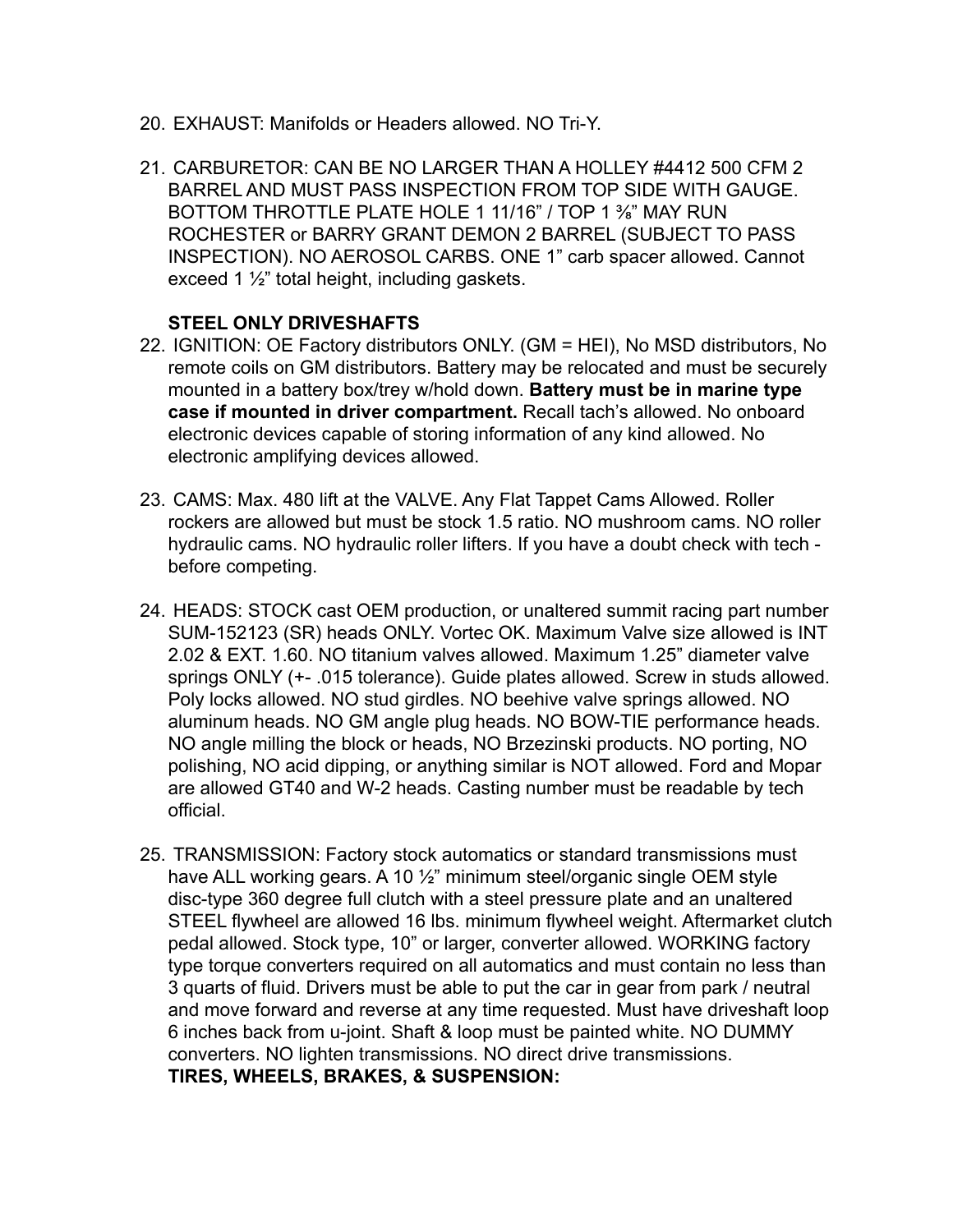- 26. TIRES & WHEELS: Asphalt pull off tires or IMCA Hoosier G-60 tires only. NO recaps or dirt late model tires. Steel racing wheels only. Maximum width is 10". ⅝" wheel studs and 1" lug nuts MANDATORY. Bead-lock allowed on Right Rear ONLY. NO plastic or aluminum wheels. NO bleeder valves. Tires must durometer at 50, at any time.
- 27. SPRINGS: Racing springs allowed on front and rear. Adjustable/Cheater weight jacks allowed on the front only. Rear springs must use stock upper spring pads in stock location. NO weight jacks or adjustable/cheaters on the rear. NO spring sliders.
- 28. SHOCKS: Unaltered non-adjustable rebuildable, steel racing shocks allowed. Shocks must mount in stock location on front & rear. Only 1 shock per wheel. The GM rear OEM shock location is 4  $\frac{1}{2}$ " from the bottom of the housing to the center of bolt hole and must be centered on the control arm bracket. NO external or internal bumpers/stops allowed. NO bulb-type, threaded body, coil-over, air, or any remote reservoir shocks. NO Gas port, Schrader valve or bladder type valves. NO coil-over eliminators. NO heim mounts. NO aluminum shocks. NO spring assisted shocks unless it came factory on that vehicle.
- 29. FRONT SUSPENSION: All components and mounts must be steel, unaltered, OEM or STOCK OEM REPLACEMENT, in STOCK OEM location and match frame. OEM rubber or polyurethane A-frame bushings. STOCK OEM or OEM replacement ball joints allowed. No chains or cables. The upper A-frame mount must remain STOCK OEM location and cannot be moved. Suspension stops of any kind are NOT allowed. OEM or non-adjustable tubular A frames allowed (aluminum or steel cross shafts). Any OEM replacement part that DOES NOT measure exactly the same as an original manufactured product (OE control arm/trailing arm) AT ANY POINT on it, is NOT allowed. All control arms must mount on/in stock unaltered positions. NO Heim / johnny joints. MOOG OEM style problem solver offset upper control arm shafts are allowed. 8 inch right or 8 ½ inch left aftermarket upper control arms lengths only. Stock camaro lengths, 9  $\frac{1}{4}$  inch right front and 9  $\frac{3}{4}$  inch left front.
- 30. REAR SUSPENSIONS: All components and mounts must be steel, unaltered, OEM and/or an unaltered OEM exact specification replacement part in OEM location and match frame. OEM rubber control arm bushings or polyurethane bushings allowed. The center of the rear lower control arm bolt hole must be 2.25 to 2.5 inches from bottom of housing **(that is the tolerance)**. No independent rear suspensions. NO sway bars, panhard bars, J-bars, or rubbers, chains or cables. May use spring spacers but must be non adjustable. NO gold tracs of any form of traction devices allowed. Cars will be checked in tech. NOTE: Trailing arms must match frame, Metric on Metric, etc...ONLY unaltered OEM or STOCK OEM replacement trailing arms allowed. Any OEM replacement part that DOES NOT measure exactly the same as an original manufactured product AT ANY POINT on it, is NOT allowed. Trailing arms must mount on/in stock unaltered positions. NO Heim / johnny joints.